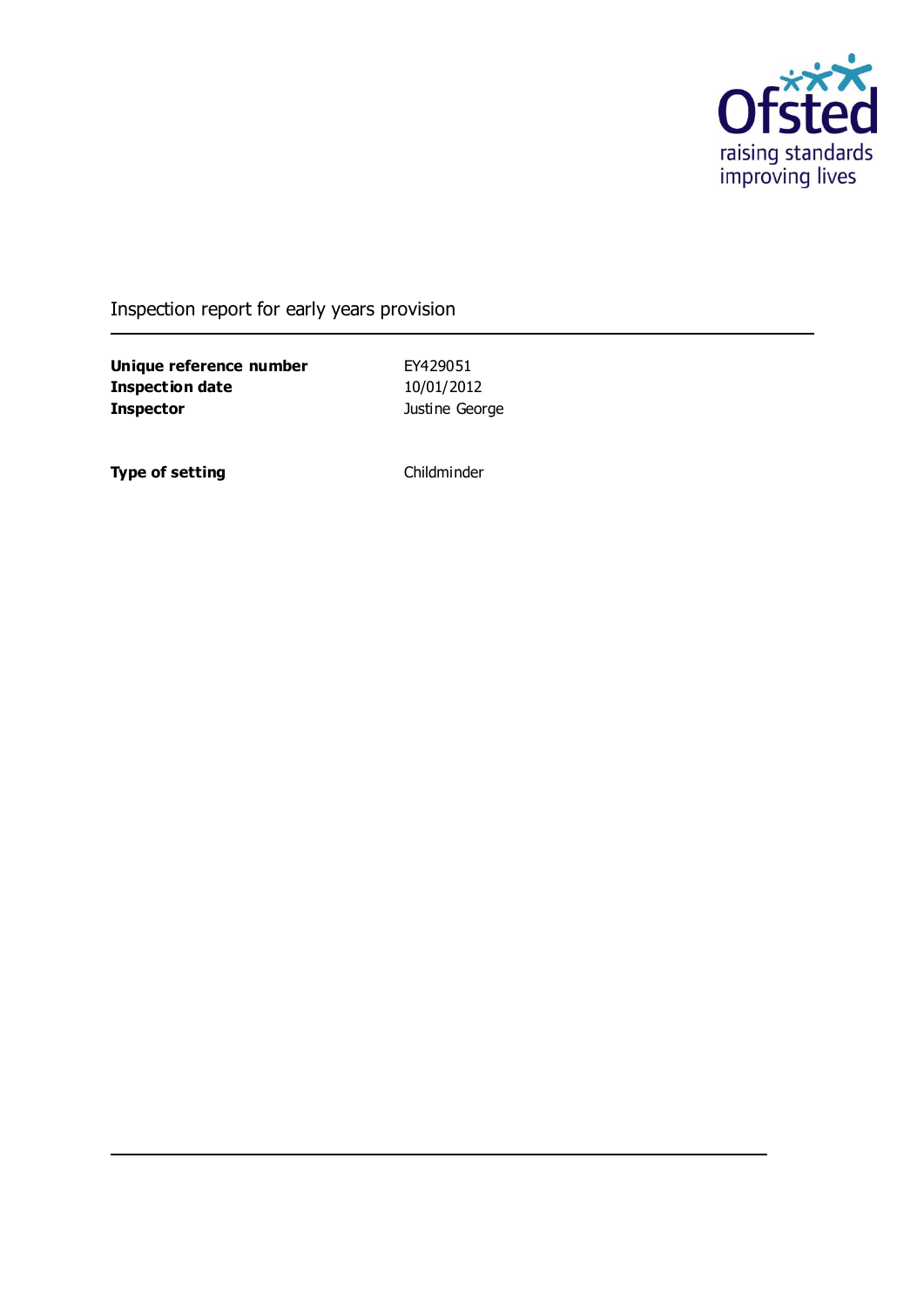The Office for Standards in Education, Children's Services and Skills (Ofsted) regulates and inspects to achieve excellence in the care of children and young people, and in education and skills for learners of all ages. It regulates and inspects childcare and children's social care, and inspects the Children and Family Court Advisory Support Service (Cafcass), schools, colleges, initial teacher training, work-based learning and skills training, adult and community learning, and education and training in prisons and other secure establishments. It assesses council children's services, and inspects services for looked after children, safeguarding and child protection.

If you would like a copy of this document in a different format, such as large print or Braille, please telephone 0300 123 1231, or email enquiries@ofsted.gov.uk.

You may copy all or parts of this document for non-commercial educational purposes, as long as you give details of the source and date of publication and do not alter the information in any way.

T: 0300 123 1231 Textphone: 0161 618 8524 E: enquiries@ofsted.gov.uk W: [www.ofsted.gov.uk](http://www.ofsted.gov.uk/)

© Crown copyright 2012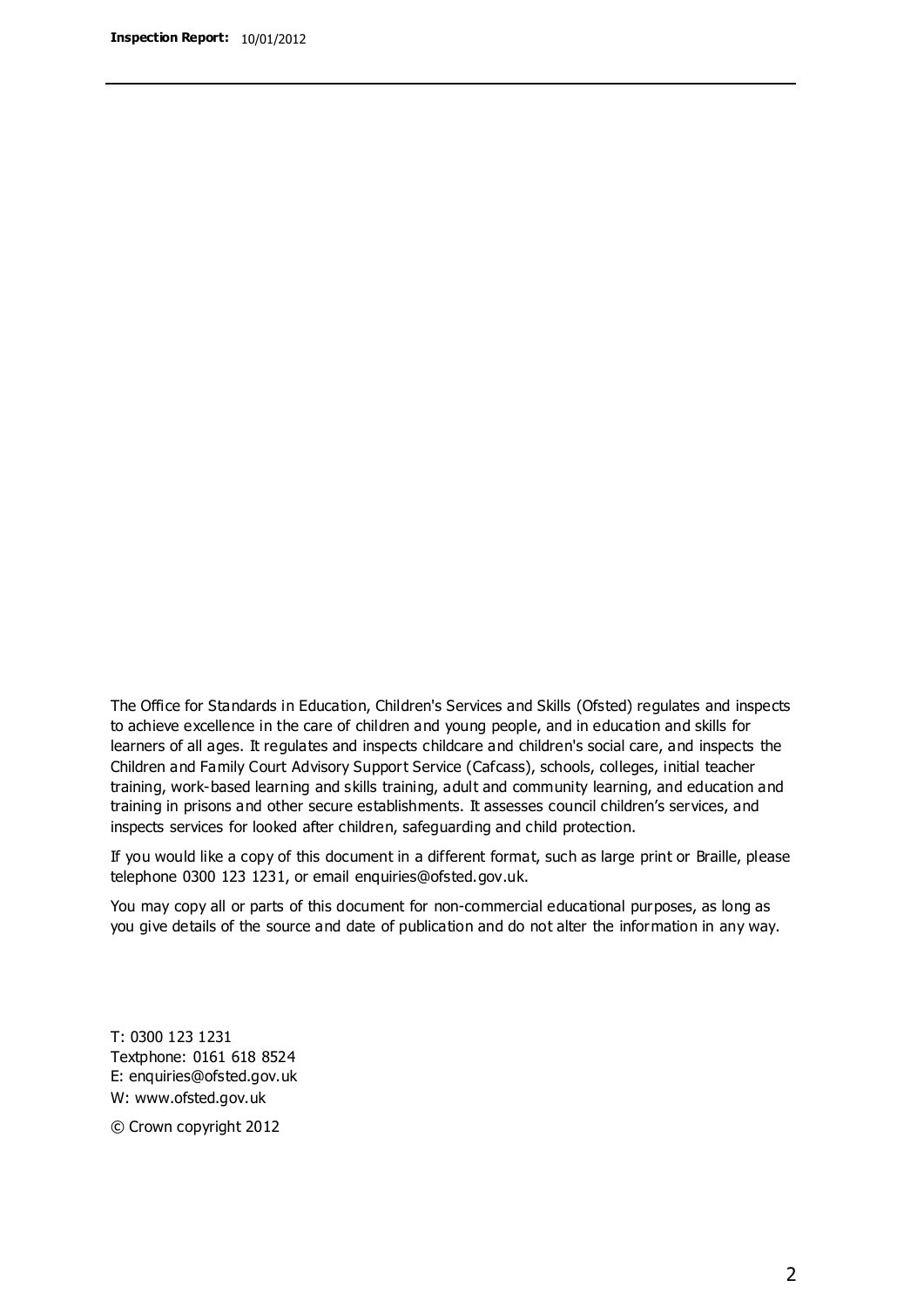### **Introduction**

This inspection was carried out by Ofsted under Sections 49 and 50 of the Childcare Act 2006 on the quality and standards of the registered early years provision. 'Early years provision' refers to provision regulated by Ofsted for children from birth to 31 August following their fifth birthday (the early years age group). The registered person must ensure that this provision complies with the statutory framework for children's learning, development and welfare, known as the *Early* Years Foundation Stage.

The provider must provide a copy of this report to all parents with children at the setting where reasonably practicable. The provider must provide a copy of the report to any other person who asks for one, but may charge a fee for this service (The Childcare (Inspection) Regulations 2008 regulations 9 and 10).

The setting also makes provision for children older than the early years age group which is registered on the voluntary and/or compulsory part(s) of the Childcare Register. This report does not include an evaluation of that provision, but a comment about compliance with the requirements of the Childcare Register is included in Annex B.

Please see our website for more information about each childcare provider. We publish inspection reports, conditions of registration and details of complaints we receive where we or the provider take action to meet the requirements of registration.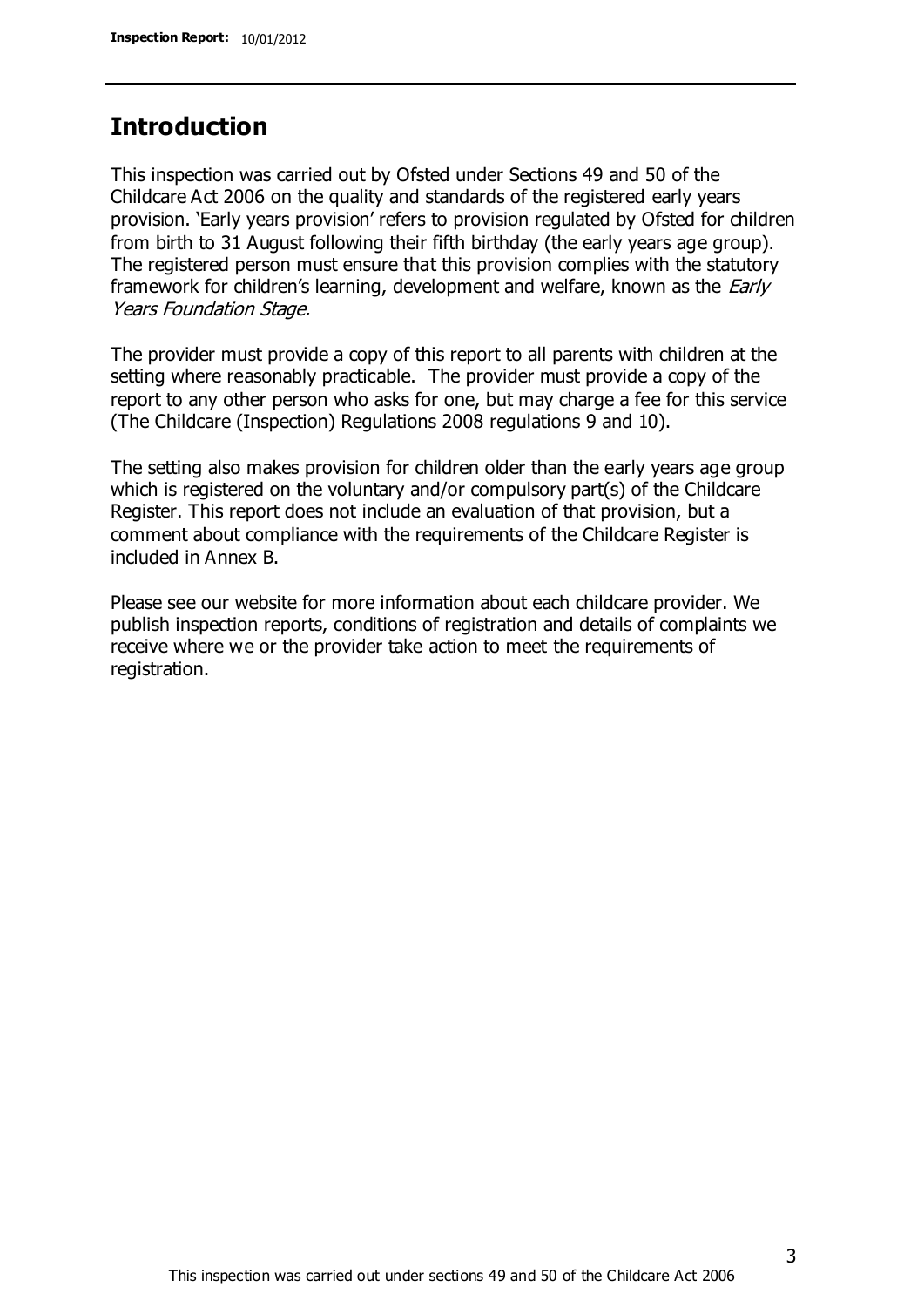## **Description of the childminding**

The childminder re-registered in 2011. She lives with her husband in Northfleet, near Gravesend, Kent. All areas of the property are registered for childminding purposes, although generally the ground floor is used for play activities. There is supervised access to the first floor bathroom and there is also an outside toilet. There is a fully enclosed garden for outside play. The family has one cat.

The childminder is registered on the Early Years Register and the compulsory and voluntary parts of the Childcare Register to care for a maximum of four children at any one time, three of whom may be in the early years age group. She is currently caring for two children in the early years age range, both on a part time basis. The childminder walks or drives to local schools to take and collect children.

## **The overall effectiveness of the early years provision**

Overall the quality of the provision is satisfactory.

The childminder meets the general needs of children appropriately, and they partake in a variety of experiences to make suitable progress towards the early learning goals. However, planning does not currently incorporate and interconnect the different areas of learning. The childminder is beginning to strengthen partnerships with practitioners where children attend, and most of the required documentation is in place to help ensure children's safety and well-being overall. However, she does not currently ensure all essential information to promote children's welfare meets legal requirements. The childminder has basic selfassessment systems in place which identify some strengths and areas for development, demonstrating her capacity to suitably drive some improvement and to enhance outcomes for children.

## **What steps need to be taken to improve provision further?**

To meet the specific requirements of the EYFS, the registered person must:

|  | • ensure parents are provided with information about   | 29/02/2012 |
|--|--------------------------------------------------------|------------|
|  | the complaints procedure (Safeguarding and             |            |
|  |                                                        |            |
|  | promoting children's welfare)                          |            |
|  | • obtain prior written permission for each and every   | 29/02/2012 |
|  | medicine from parents before any medication is given   |            |
|  |                                                        |            |
|  | (Promoting good health)                                |            |
|  | • ensure the daily record of the names of the children | 29/02/2012 |
|  |                                                        |            |
|  | looked after on the premises includes their hours of   |            |
|  | attendance (Documentation)(also applies to both parts  |            |
|  |                                                        |            |
|  | of the Childcare Register)                             |            |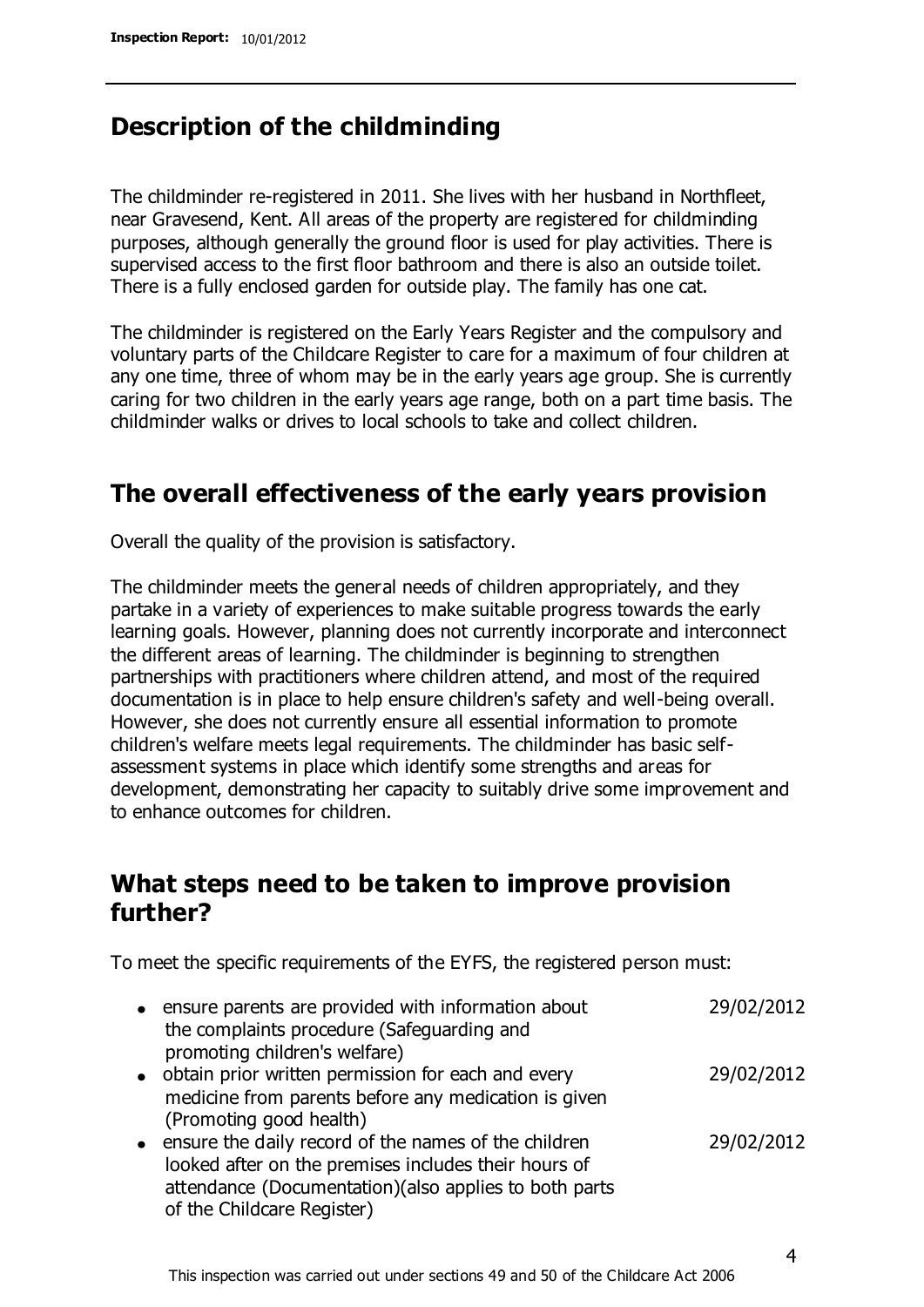To further improve the early years provision the registered person should:

- develop partnership work with other practitioners where children attend, sharing relevant information to promote effective continuity and progression
- develop planning so activities and experiences reflect the different areas of learning and so they are equally important and inter-connected
- use observation to decide where children are in their learning and development and to plan what to do to support children in making progress.

## **The effectiveness of leadership and management of the early years provision**

The childminder has appropriate systems in place to ensure the safety of children. All adults in the home hold suitable checks and the childminder supervises children at all times. The childminder has sound knowledge of child protection safeguarding concerns. There is a simple written policy in place to inform parents of her responsibilities to refer any concerns, which helps to ensure the protection of any vulnerable children. The childminder meets the daily needs of children well overall. She is aware of most of their health needs and has most of the required documentation in place. However, there is no clear procedure in place for administering children's medication. In addition, parents have not given their written consent for the childminder to administer medication. This does not fully ensure that children are cared for in line with parent's wishes. This is a breach of welfare requirements that could compromise children's health. In addition, the childminder does not share information regarding the complaints procedure with parents. Furthermore, the attendance record does not clearly state the hours children attend. As a result, it is not clear when children are with the childminder. These are also breaches of the welfare requirements. Despite these unmet requirements, premises are safe and secure and the childminder has current first aid training. As a result, children are protected in the event of an accident.

Equality and diversity is satisfactorily promoted in the setting. Children have a suitable range of toys which are deployed effectively. Children know what is available and they request toys and books, developing their play ideas. Toys depict images of culture and children visit places of interest in the community. Children also learn about diversity as they watch specific television programmes. As a result, they explore different forms of communication, for example, sign language. The childminder has developed positive relationships with parents. Verbal communication takes place on a regular basis and the childminder shares information about children's wellbeing and experiences. The childminder is beginning to develop relationships with other practitioners where children attend different settings. Messages are passed between parents and staff. However, the childminder has yet to find out about children's learning experiences or individual areas for development to fully support them.

The childminder demonstrates a capacity to drive improvement. She has attended the required level of training and is aware of childcare developments. She liaises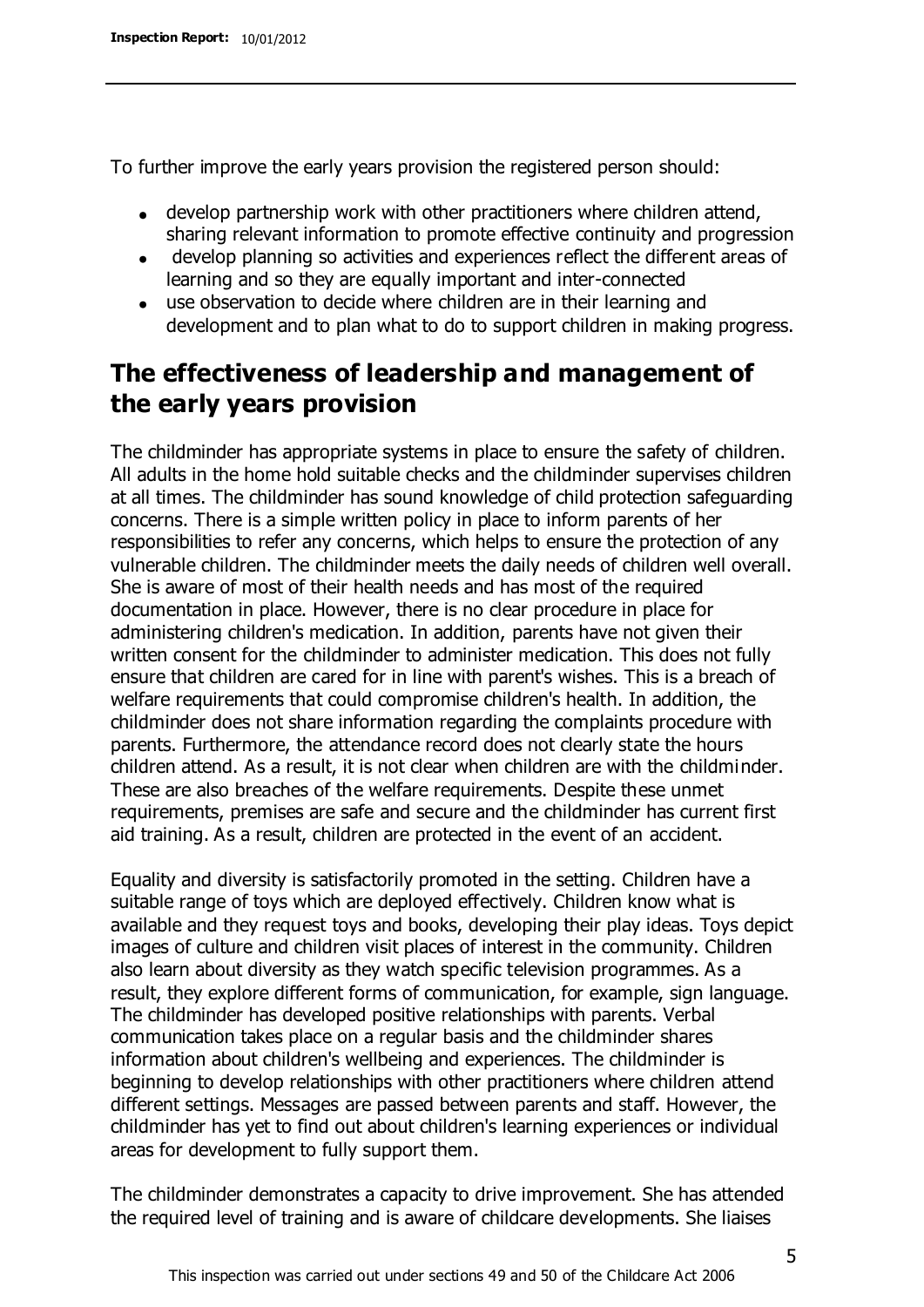with colleagues to share ideas and plans to attend training to ensure her knowledge reflects current practice. The childminder has identified some strengths of her practice. In addition, she recognises the need to improve in some areas, for example, improving the quality of documentation. However, the childminder has yet to take steps to secure such improvement.

### **The quality and standards of the early years provision and outcomes for children**

Children make satisfactory progress in their learning and are developing skills for the future. The childminder recognises their interests and provides real opportunities to develop interests further. For example, when children show a preference in playing and observing different vehicles, the childminder takes them to watch the boats or travel on a train into London. When they return, children often enjoy drawing pictures of their experiences. The childminder engages with children, joining in with their play and offering support. However, the childminder does not yet plan experiences to cover and link the different areas of learning. As a result, the childminder focuses questions and ideas around specific concepts of colour and number, which lacks variety, interest and challenge. The childminder is able to share information to demonstrate some of the progress children make. For example, through using large climbing equipment, children show increased confidence and need less support. Furthermore, children practise their skills and can now complete a challenging inset puzzle, using shape and place recognition. However, the progress children are making overall is not clear, nor are the next steps the childminder plans to support children's learning and development. This is because the childminder does not have secure evidence to support this aspect of children's development.

Most features of children's health are well promoted. They enjoy active play where they regularly visit local parks to use the play equipment, developing their physical skills. The childminder is aware of their dietary needs and provides meals using fresh produce. The childminder's home is clean and the provision of soap and clean towels helps to minimise the spread of infection. In addition, should children become unwell, there are effective procedures in place to request that children stay at home with their parents.

Children feel safe and the childminder supports them in making a positive contribution. Children have clearly developed a warm relationship with the childminder where they seek cuddles and show they are confident in her home. Children receive effective support in learning about safety and show great levels of independence. For example, they are clear of the rule to sit on the step when adults are in the kitchen as items get hot. Children sit down of their own accord to drink a cup of tea and they put their cup by the sink when finished. Children demonstrate their understanding of good manners which they use without reminders at appropriate times. As a result, children are developing respectful attitudes and good moral development. Children help to tidy away, keeping themselves safe and learning about managing space. They play at a table and when they have finished, putting toys away before getting more out. Children learn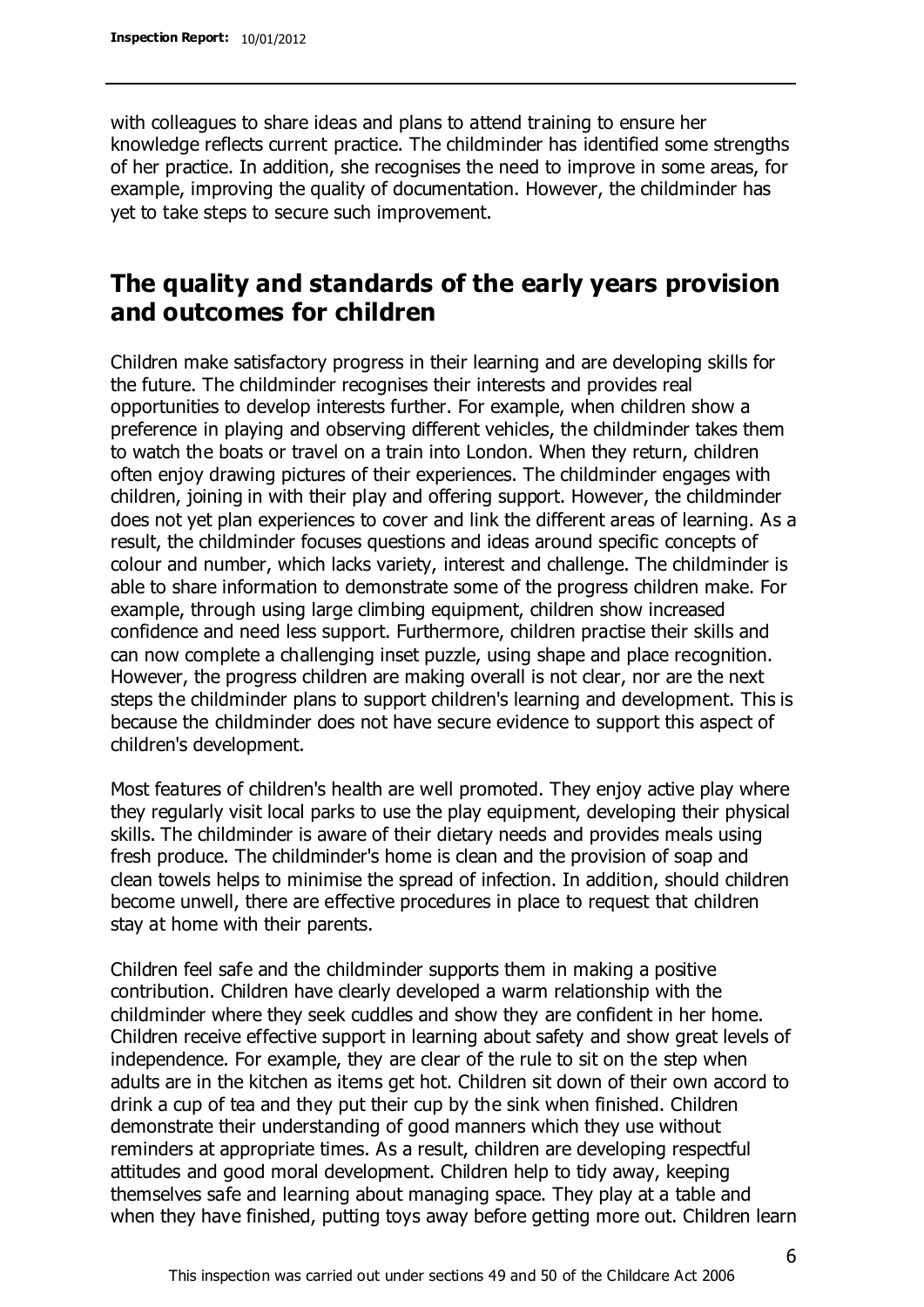about people who help us in the community. They play with the fire station and a fire fighter, learning about the wider world as they develop their imagination.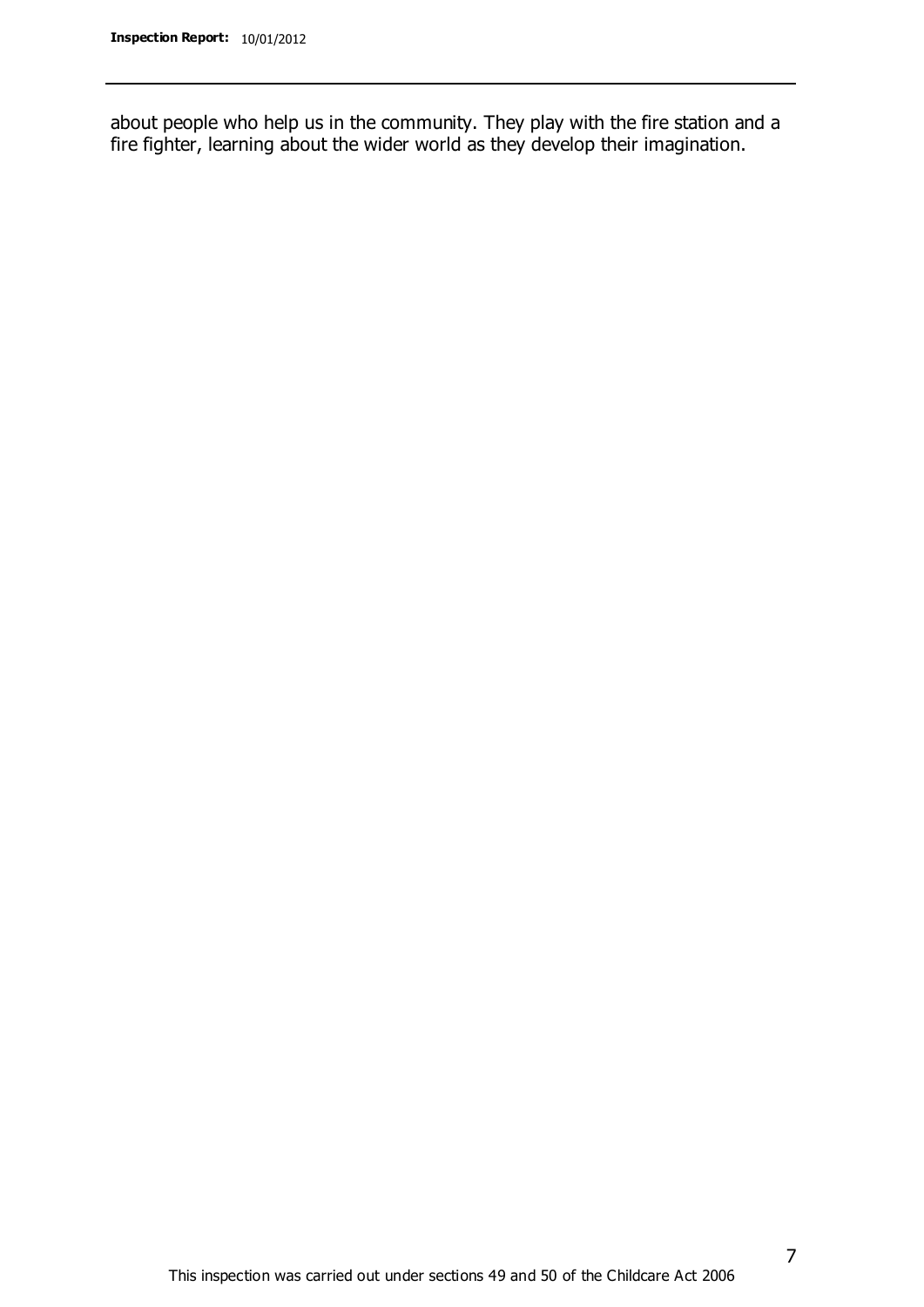## **Annex A: record of inspection judgements**

#### **The key inspection judgements and what they mean**

Grade 1 is Outstanding: this aspect of the provision is of exceptionally high quality Grade 2 is Good: this aspect of the provision is strong Grade 3 is Satisfactory: this aspect of the provision is sound Grade 4 is Inadequate: this aspect of the provision is not good enough

#### **The overall effectiveness of the early years provision**

| How well does the setting meet the needs of the<br>children in the Early Years Foundation Stage? |  |
|--------------------------------------------------------------------------------------------------|--|
| The capacity of the provision to maintain continuous                                             |  |
| improvement                                                                                      |  |

#### **The effectiveness of leadership and management of the early years provision**

| The effectiveness of leadership and management of the             |   |
|-------------------------------------------------------------------|---|
| <b>Early Years Foundation Stage</b>                               |   |
| The effectiveness of leadership and management in embedding       |   |
| ambition and driving improvement                                  |   |
| The effectiveness with which the setting deploys resources        |   |
| The effectiveness with which the setting promotes equality and    | 3 |
| diversity                                                         |   |
| The effectiveness of safeguarding                                 |   |
| The effectiveness of the setting's self-evaluation, including the | 3 |
| steps taken to promote improvement                                |   |
| The effectiveness of partnerships                                 | 3 |
| The effectiveness of the setting's engagement with parents and    |   |
| carers                                                            |   |

### **The quality of the provision in the Early Years Foundation Stage**

The quality of the provision in the Early Years Foundation Stage  $\vert$  3

### **Outcomes for children in the Early Years Foundation Stage**

| <b>Outcomes for children in the Early Years Foundation</b>    |  |
|---------------------------------------------------------------|--|
| <b>Stage</b>                                                  |  |
| The extent to which children achieve and enjoy their learning |  |
| The extent to which children feel safe                        |  |
| The extent to which children adopt healthy lifestyles         |  |
| The extent to which children make a positive contribution     |  |
| The extent to which children develop skills for the future    |  |

Any complaints about the inspection or report should be made following the procedures set out in the guidance available from Ofsted's website: www.ofsted.gov.uk